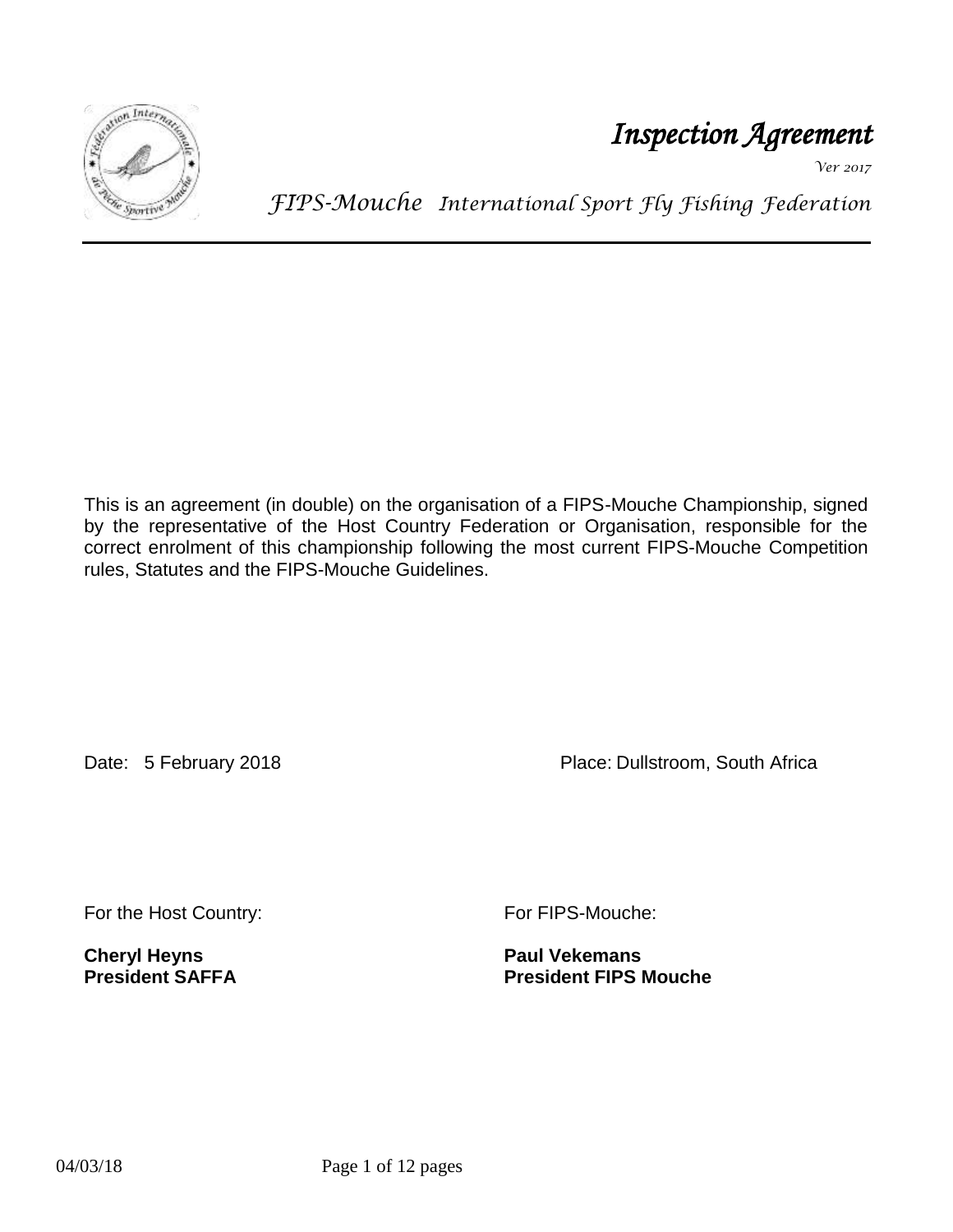# **1. FIPS-Mouche official carrying out inspection**:

Name & address: Paul Vekemans, Belgium

e-mail: paul.vekemans@telenet.be

**2. International Organiser**: Nominated in accordance with Reference A Art 5.2(c)

Name and address: Cheryl Heyns, 33 Marine Drive, Struisbaai, 7285

tel: +27828219702

e-mail: heynsfam@yebo.co.za

Experience at local, National level or CWFFC level: Organised and run local and National tournaments, competed in 4 CWFFC events (Wales/Tasmania/England/Canada)

Knowledge of FIPS-Mouche Competition Rules and experience in application: Yes

#### **3. Championship Programme:**

Name & date of the Championship:

### **5 th FIPS Mouche Masters World Championships 2019 9-16 February 2019**

### **The Provisional Program: 9-15 February 2019**

| Saturday: | The World Angling Games opening is in Johannesburg at the Sandton<br>Convention Centre at 10.30. Lasts till after lunch at around 14h30. Anglers<br>make their arrangements with discounts offered by Tsogo Sun.                                                                                                                             |
|-----------|----------------------------------------------------------------------------------------------------------------------------------------------------------------------------------------------------------------------------------------------------------------------------------------------------------------------------------------------|
| Sunday:   | Early check-in (from 9am) arranged at the Dunkeld Equestrian Centre. Official<br>transport to town from the Equestrian Estate for the <b>Street Parade</b> through<br>Dullstroom at 11.30. Official Emakhazeni Opening and welcome light lunch<br>with the Mayor. Transport back to Dunkeld Equestrian Estate<br>Braai style dinner - casual |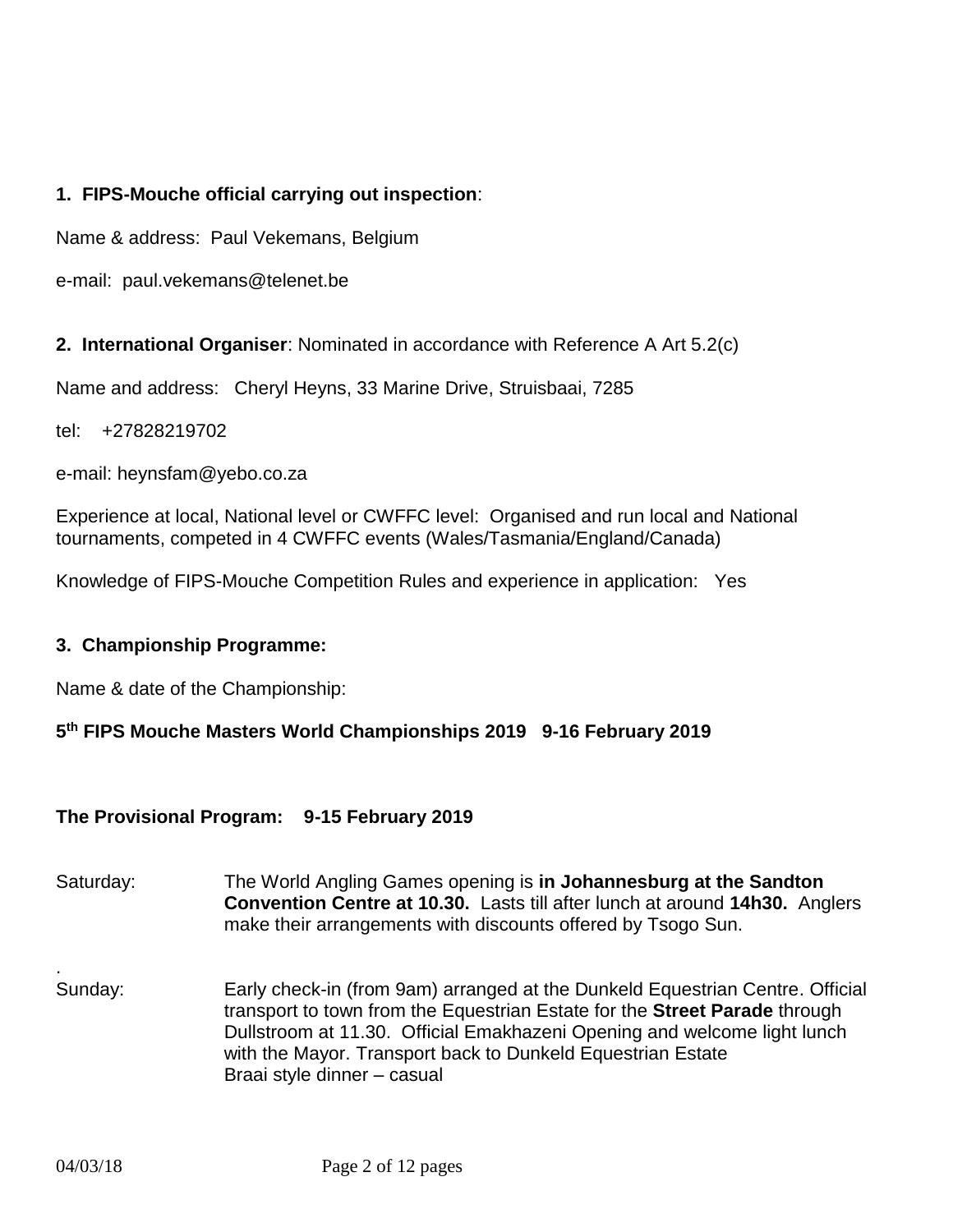| Monday                | Chalet Breakfasts. Official Practice day, official practice waters and boats.<br>Venues will be booked on a rotational basis per team. No rod or entry fees<br>charged to anglers. Lunch Packs. Official transport. Hotel dinner. |
|-----------------------|-----------------------------------------------------------------------------------------------------------------------------------------------------------------------------------------------------------------------------------|
| Tuesday               | Chalet Breakfast. Competition Sessions 1 and 2. Buses depart from<br>Dunkeld. Early start at 5.15am to be fishing by 7.30 - 10.30. Brunch served<br>at venues.<br>Session 2: 15.00 - 18.00. Return to hotel. Hotel dinner         |
| Wednesday             | Hotel breakfast. Rest and prep day with and a hatchery tour/ visit to<br>Dullstroom and surrounds/Bird of Prey/ shopping.<br>Hotel dinner                                                                                         |
| Thursday              | Chalet Breakfast. Competition Sessions 3 and 4. Buses depart from<br>Dunkeld. Early start at 5.15am to be fishing by 7.30 - 10.30. Brunch served<br>at venues.<br>Session 4: 15.00 - 18.00. Return to hotel. Hotel dinner         |
| Friday                | An early morning Kruger Park departure for a day trip (packed breakfast<br>on bus) Lunch at Skukuza with medal ceremony in the Park.<br><b>Closing Dinner at Hotel</b>                                                            |
| Saturday:<br>16/02/19 | <b>Breakfast and Departure</b>                                                                                                                                                                                                    |

# **4. Estimated attendance** – (numbers of participants for calculation of Participation Fee):

| Anglers                                                    | 36-40                             |
|------------------------------------------------------------|-----------------------------------|
| Number of teams entered, or assumed, at date of inspection | -2                                |
| <b>Total Team members</b>                                  | 9 teams of $4/5 = 45$             |
| <b>Team Guests and Visitors</b>                            | 10                                |
| <b>National Officials</b>                                  |                                   |
| <b>FIPS-Mouche Officials</b>                               | റ                                 |
| <b>FIPS-Mouche International Supervisors</b>               | max. 4 (in twins or single rooms) |
| <b>Guests of Honour</b>                                    | ◠                                 |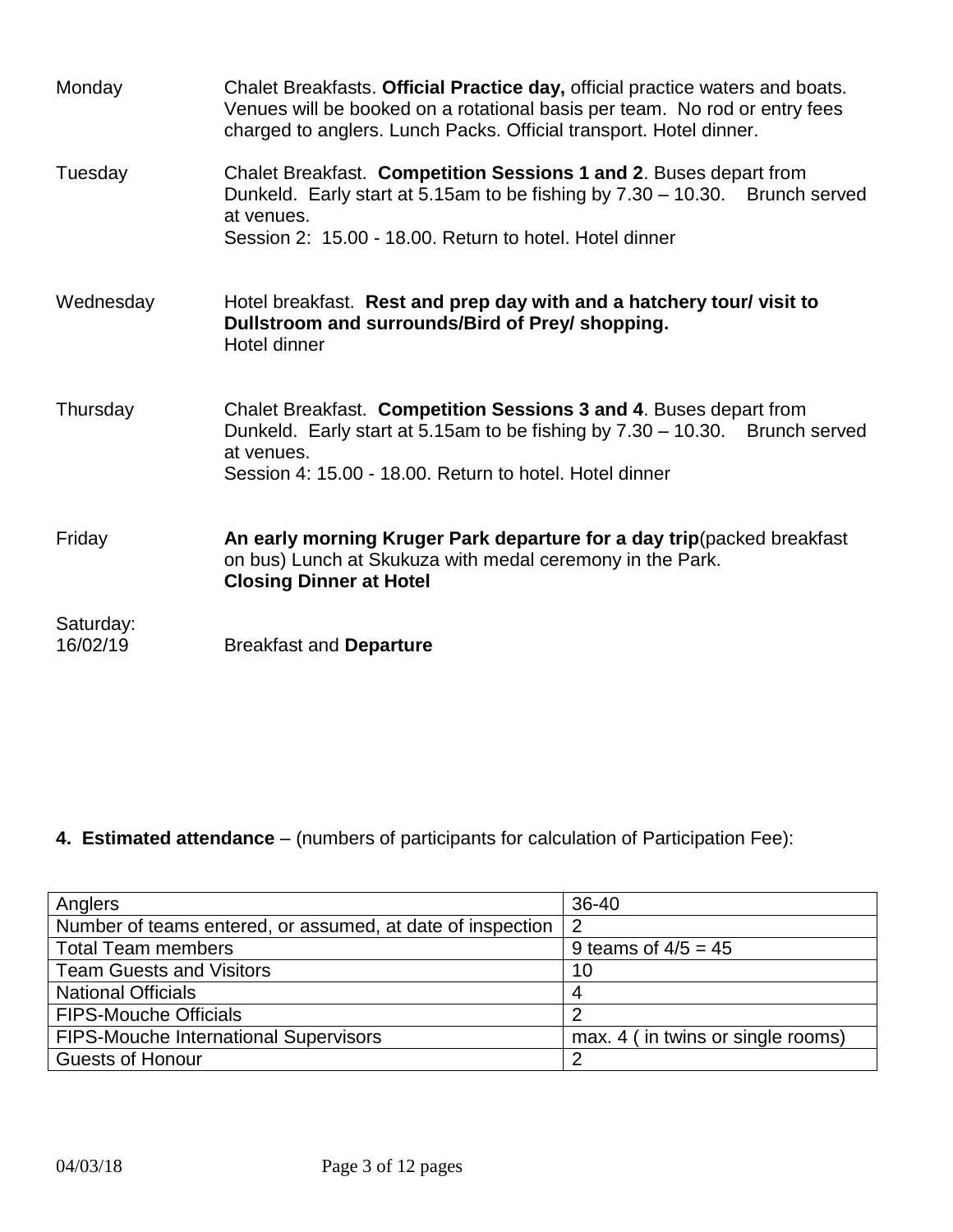# **5. Accommodation:**

Dunkeld Equestrian Estate, Dullstroom



Accommodation for the officials: 2x 2bedroom Chalets<br>Chalet accommodation for teams: 1x 3/4 bedroom Chale

1x 3/4 bedroom Chalet per team

All in-country costs related to the presence and activities of the Board and the International Supervisors for the whole duration of the official program of the championship will be included in the budget of the championship.

The Board (in single rooms) and the International Supervisors (in twin bedded rooms) will be accommodated together in the main championships precinct.

The Equestrian Centre, with its meeting facilities and Restaurant will host meetings, draw, results, meeting/secretary rooms are and where are all facilities for printing, producing and showing of the results.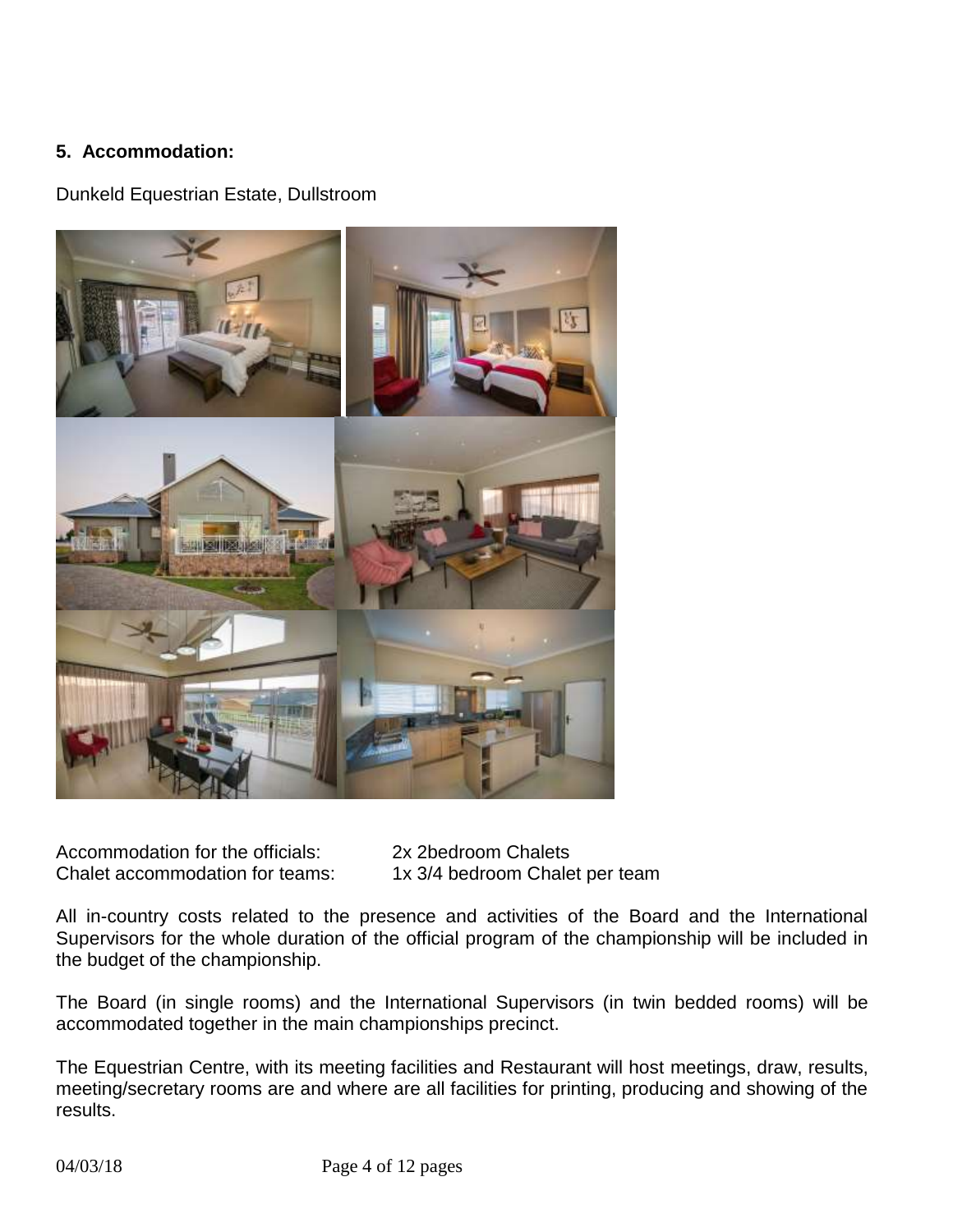Distances between Chalets and Centre: 500m all on one Estate

Meeting rooms: Jury Meetings (10+), Captains Meetings (40+) & presentation facilities: Yes

Discrete room for input of results: THIS IS A MUST! Yes

Internet connections in all rooms: No

Chalet/lodge Accommodation: Yes

Arrangements for early arrivals: (contact details and facilities available): Appendix 1

Championship/Registration Office – Dunkeld Equestrian Centre

National flags to be flown throughout: Yes

### **6. External catering:**

Arrangements for lunches during championships:

Out-of-hotel events:

| Saturday  | Official WAG opening in Johannesburg                |
|-----------|-----------------------------------------------------|
| Sunday    | Opening parade and lunch - The Coachman             |
| Monday    | Chalet breakfasts supplied, packed Lunches          |
| Tuesday   | Chalet breakfasts supplied; cooked Brunch at venues |
| Wednesday | Meal vouchers for town                              |
| Thursday  | Chalet breakfasts, cooked Brunch at venues          |
| Friday    | Breakfast on the bus, lunch at Skukuza in KNP       |
| Saturday  | <b>Chalet breakfasts</b>                            |

### **6. Competition Sectors**

River beats will be around 120m, with buffer zones where possible. River beats should also be marked with a spray on the beat extremities Two anglers per boat, sector officials on boats and marshals on the banks to check.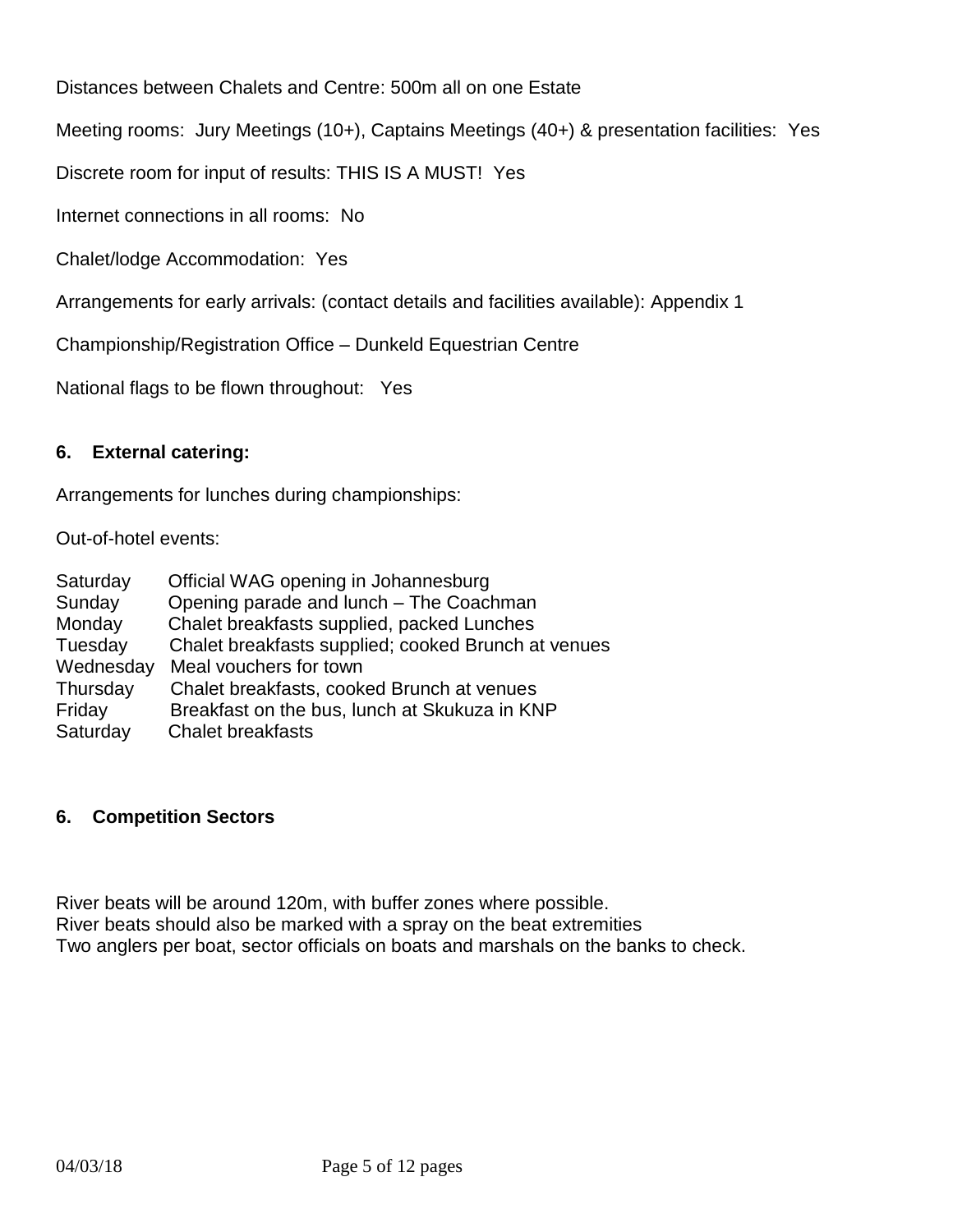

Sector II: The Lochs Boat sessions Rainbows/Browns

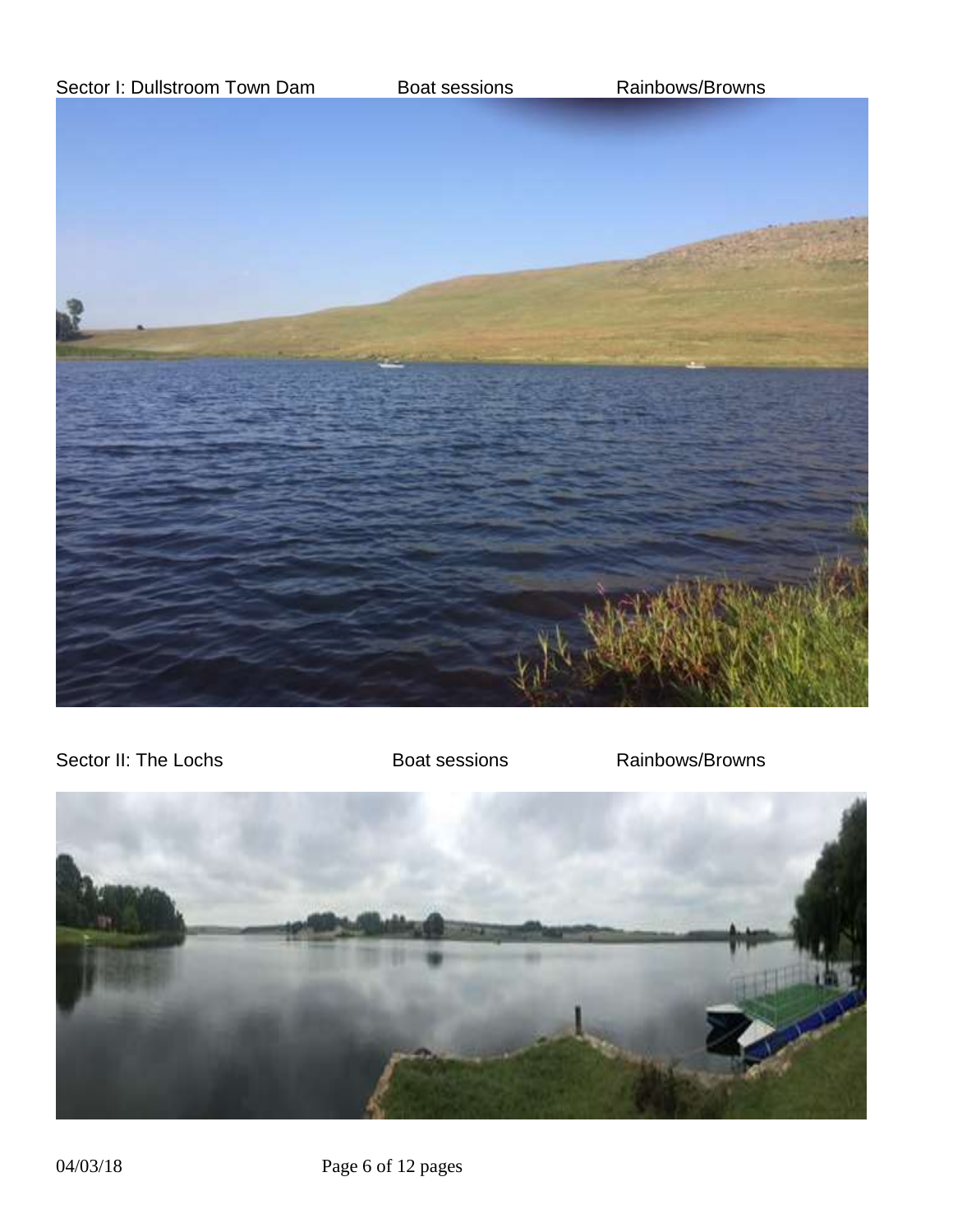Sector III: Nooitgedaght Dam Boat sessions Rainbows, Brown

Spekboom Reds



Sector IV: Rivendell **River session** River session Rainbows

# *All eligible fish must have a minimum size of 20 cm or more*

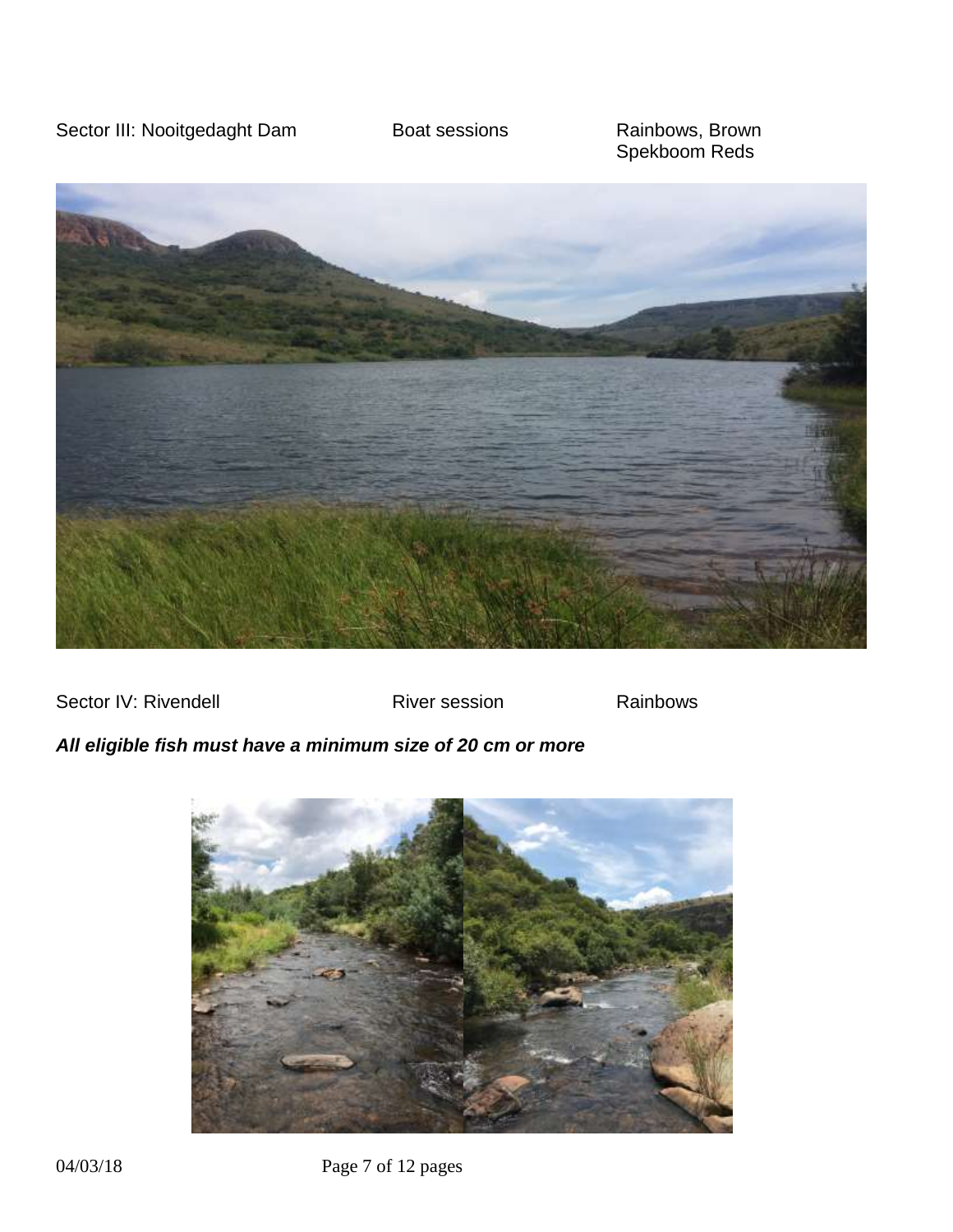### **8. Official Practice waters:**

| Name/fishing style: Brookwood    | Boat        |
|----------------------------------|-------------|
| Name/fishing style: Pleasantways | <b>Boat</b> |
| Name/fishing style: Dorps River  | River       |

Sufficient area and boats of similar size and construction as competition boats: Details of transport and timings to be agreed before first Captains' meeting:

#### **9. Unofficial Practice waters:**

| Forelwater                 | Lake         |
|----------------------------|--------------|
| Bird of Prey Dam           | Lake         |
| <b>Evening Rise</b>        | <b>River</b> |
| <b>Schoonspruit Falls</b>  | Lake         |
| <b>Jurassic Pond</b>       | Lake         |
| <b>Stone Cutters Lodge</b> | Lake/River   |
| <b>Tree Ferns</b>          | Lakes        |
| <b>Little Troutbeck</b>    | Lake         |
| Millstream                 | Lake         |
| Walkersons                 | Lakes        |

# *Extremities of Competition Sectors not to be made available for unofficial practice*

Contact:

| The Village Angler | John Hunter | +27 721000 9228 www.thevillageangler.co.za |
|--------------------|-------------|--------------------------------------------|
| Mavungana          | John        | +27 13 254 0270 www.flyfishing.co.za       |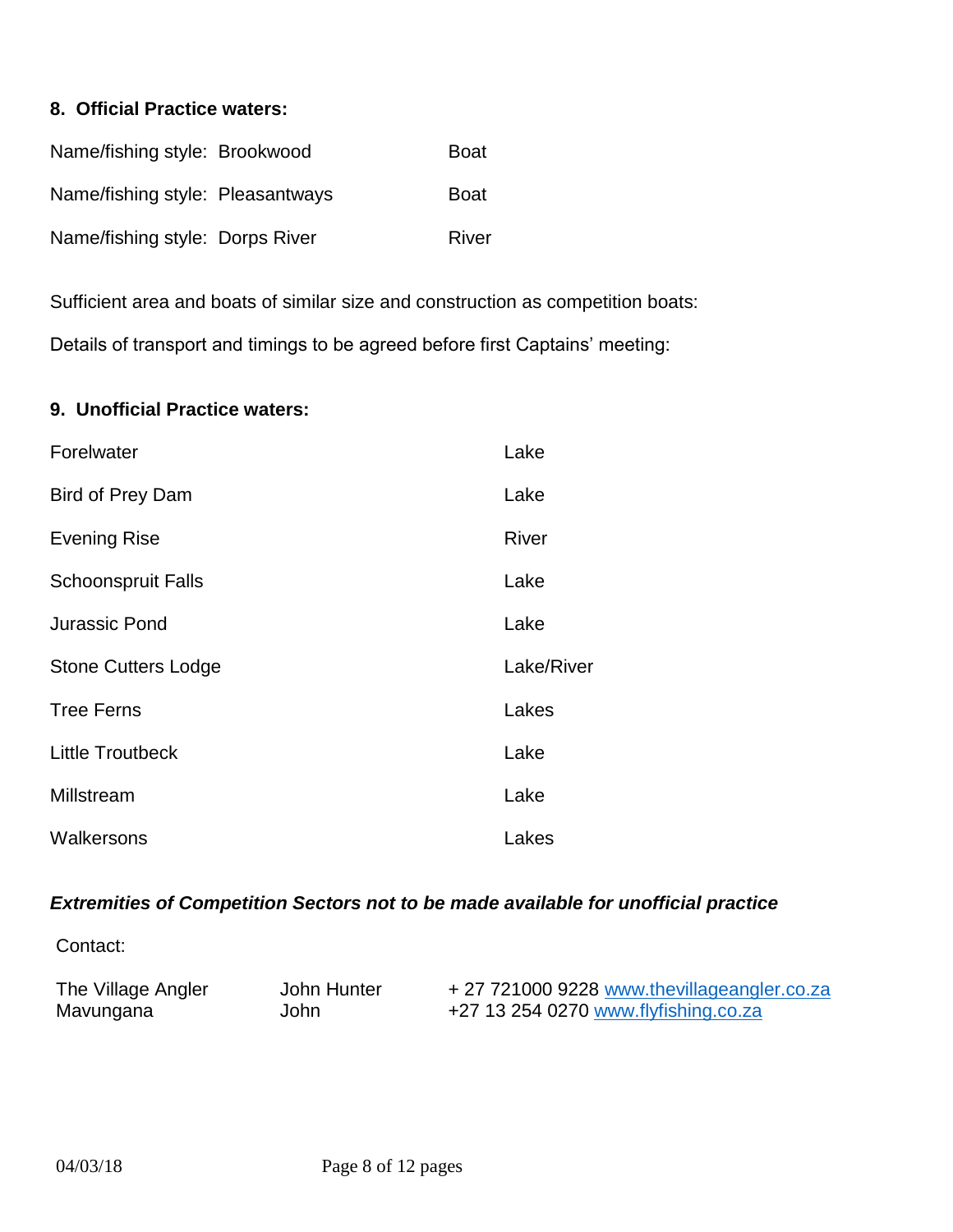**10. Draw:** *(Reference A: Article 2.1***)**

FIPS-Mouche secret draw method mandatory:

LCD projector and screen required: Yes

Desktop computer with Windows XP to Windows 7, keyboard, screen, mouse and compatible printer required: Yes

FIPS-Mouche will oversee draw and results: Yes

Table tennis balls required for draw of Teams and Competitors: Yes

Markings: 1 set from 1 to total number of teams Have to be presented on a support, showing them in numeric order

1 set from A to C, D or E depending on the number of Groups.

# **11. Scoring and Results:**

System for collection/transmission catches from Sectors (detailed description of document transmission/delivery with tested and proved timings):

Sector Judges/International Supervisors together ONLY:

Scorecards will be photographed after each session on cell phone and all photos will be sent in one batch to Operations Centre scorer for entry as preliminary scores.

Session 1 and 3 scores will be sent back to town in a sealed envelope with a dedicated 'courier' after the sessions. Sessions 2 and 4 scores will be returned to the scorers by the Sector Judges at the end of the sessions when they get back to the Centre.

Scorers will then verify the digital versions and recording with the actual hard copy and post all provisional results within 3 hours of the end of sessions 2 and 4

Scoring card example, following the FIPS-Mouche Template (carbon copy!) Yes

Back-up computer + mandatory use of FIPS-Mouche scoring program: Yes

Two computer operators required to input results: Yes (J Bruin/ S van Antwerpen)

Board for display of results (up to 50 A4 pages and accessible to public and Competitors): Yes

Fast Photocopier required + paper + stapler+ 15 A4 envelopes + markers: Yes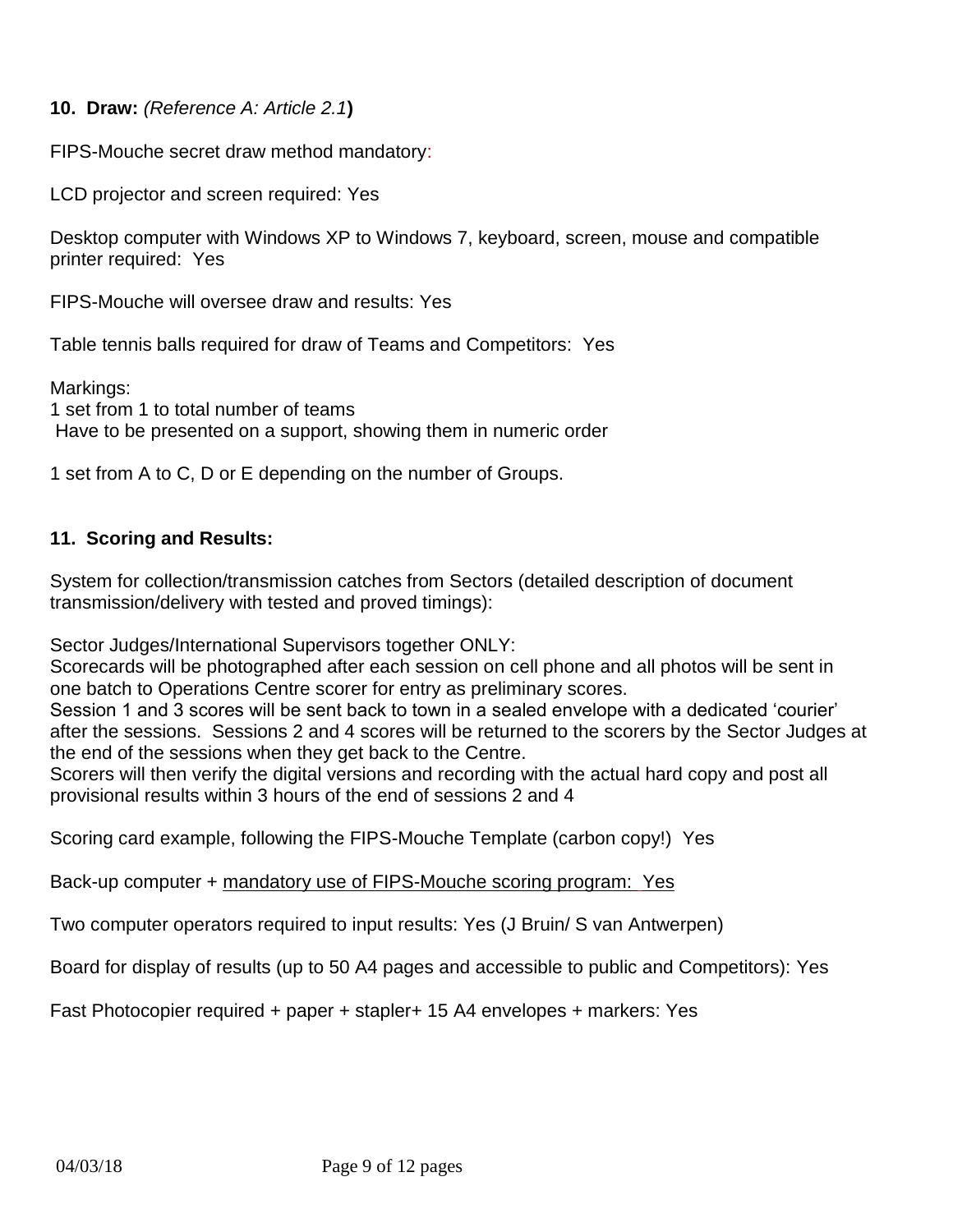# **12. Transport: (***Reference B: Standards)*

System for meeting incoming teams (arrangements at airport/hotel/Tourist Centre: Details for communication/bookings):

System for moving competitors, controllers & officials Means of transport:

4 x 16 seaters for complete duration of competition. No access for big bus at the Estate. 1x 60 seater bus to Kruger National Park Officials: Sponsored off-road vehicles

Distances/times to and between the sectors: from Hotel:

Sector I 15km from Hotel Sector II 40km from Sector I Sector III 60km from Hotel (50 minutes)

Sector IV 5km from Sector III

Meeting points: Groups will be collected at the Entrance to the Equestrian Village

During official practice during Championships:

Timings: Buses depart at 06.30 for official practice venues. Session 1 from 8.00 -10.00 Session 2 from 12.00 – 14.00 Session 3 from 15.30 to 17.30

Safety margins and back up to be discussed at the Captain's meeting

Car or transport provided for FIPS-Mouche board during the championship: Yes

# **13. Ceremonies:** (*Reference B: Ceremonies*)

All Media rights for all FIPS-Mouche Championships are owned by FIPS-Mouche:

For any championship, only one awards ceremony is authorized and permitted, and it will be at the final/Closing Ceremony. No other types of presentations will be allowed announcing the winners of the Championship:

The Medal ceremony will happen during the trip to the Kruger Park on the Friday afternoon. Anglers to wear casual uniforms of their country. The Closing Banquet will be an opportunity for formal photographs

Banners and flags in and around the championships headquarter should make the event more visible for the locals. Yes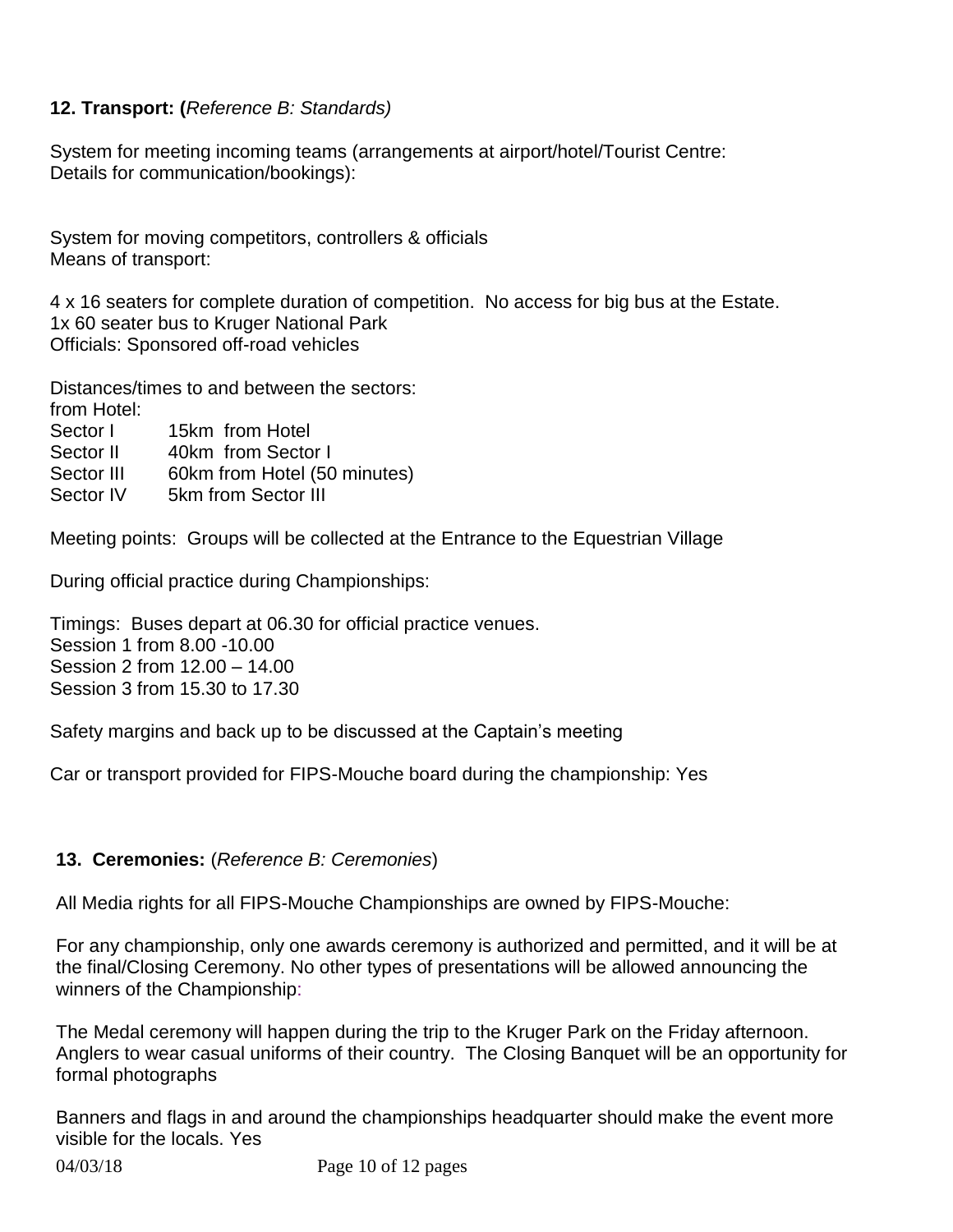Sound system and loudspeakers: Yes

Medals provided by FIPS-Mouche: Yes

National Anthems-to be brought by teams and checked when medallists known: Yes

French interpretation, as a minimum, to be provided : Paul Vekemans

National flags available from FIPS Mouche

# **14. Conservation Symposium:** *(Reference B: Symposium )*

Conservation Symposium will be on the indigenous Yellow fish. It will take the form of an audio-visual presentation during the Dinner on Wednesday evening with a question/answer session



### **15. Guest Programme:**

To be developed as the numbers become clearer.

**16. Budget and Finance** *( Reference A: Article 6.1(f) and Reference B)*

Budget Template to be completed before end of the inspection

Participation Cost/Team member: 1100€

Participation Cost/Guest : 1000